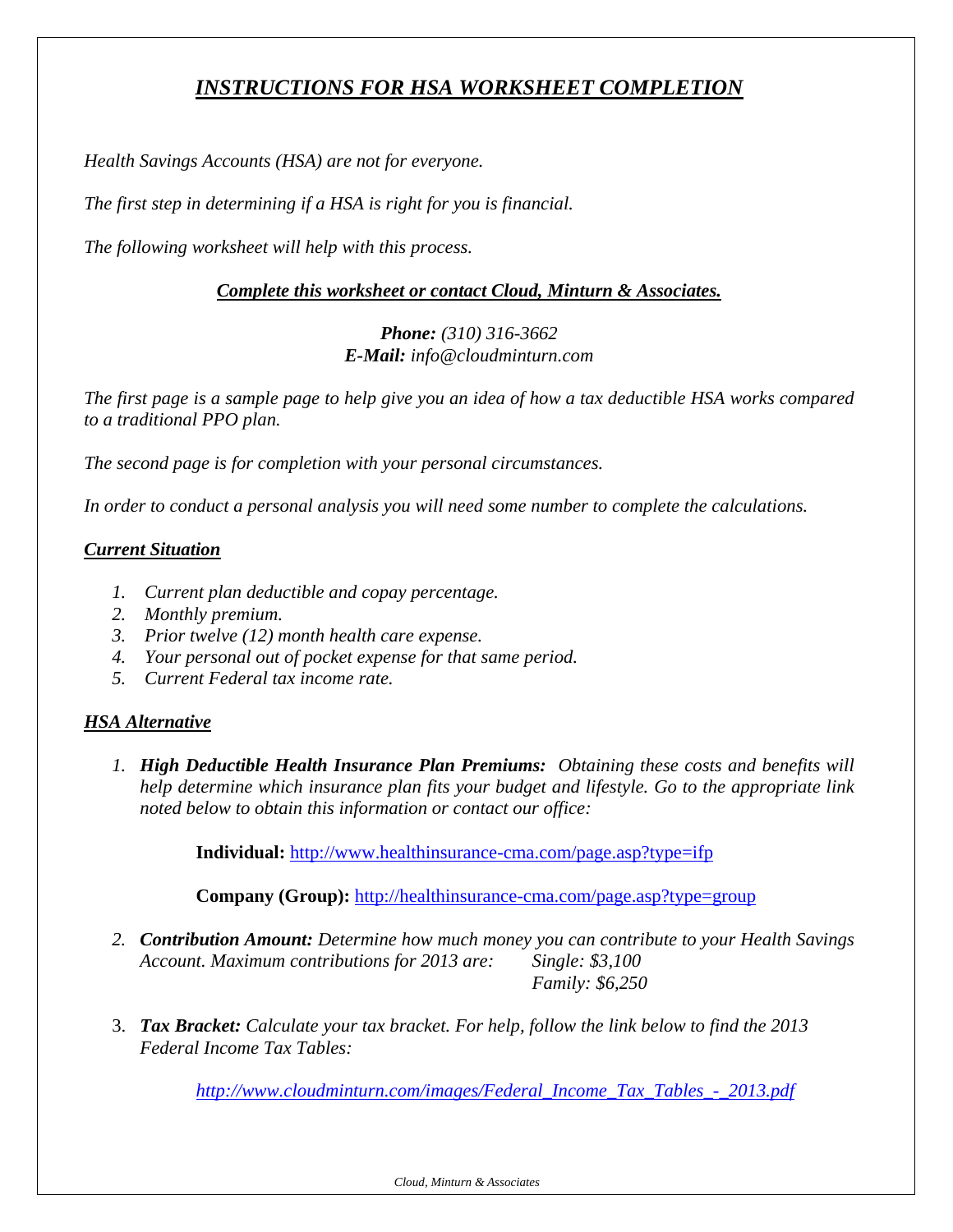# **TRADITIONAL HEALTH INSURANCE PLAN VS HSA PLAN**

|                                                                  | <b>Traditional PPO Plan</b>                             | <b>HSA PPO Plan</b>                                     |
|------------------------------------------------------------------|---------------------------------------------------------|---------------------------------------------------------|
|                                                                  | <b>Three Times Single</b><br>Deductible:<br>\$1,000     | <b>Common Family</b><br>Deductible:<br>\$5,100          |
| <b>Coinsurance:</b>                                              | 80/20 Doctor/Office<br>Co-Pay                           | 100%                                                    |
| <b>Premium Paid:</b>                                             | \$7,115                                                 | \$3,125                                                 |
| <b>Your Share - Medical Care Expenses:</b>                       | \$1,000<br>For Deductible,<br>\$100 For Coinsurance,    | \$1,500<br>For Medical Expenses                         |
| $($1,500$ Claim):                                                | \$550 Non-Covered<br>Eye Exam, Eyewear,<br>Dental, Etc. | \$550 Non-Covered<br>Eye Exam, Eyewear,<br>Dental, Etc. |
|                                                                  | \$1,650                                                 | \$2,050                                                 |
| <b>Expenses Subtotal:</b><br><b>Tax Savings on HSA Deposits:</b> | \$8,765<br>\$0                                          | \$5,745<br>\$1,428*                                     |
| Net Expenses (Out -Of-Pocket<br>Minus Savings)                   | \$8,765                                                 | \$3,747                                                 |
| <b>Total Net Savings With HSA Plan</b>                           |                                                         | \$5,018                                                 |

#### **\* Assumes \$5,100 deposit in a HSA at a 28% federal tax bracket.**

This sample is for comparison purposes only and your individual premiums and claims experience may vary.

Cloud, Minturn & Associates (CMA) 3858 W. Carson Street, Suite 204 Torrance, CA 90503

*Risk Management Advisors Registered Investment Advisor Human Resource Administrators*

Telephone (310) 316-3662 Facsimile (310) 755-6080 E-Mail: Info@CloudMinturn.com www.CloudMinturn.com

DISCLAIMER: The preceding estimates are provided for illustrative purposes only. Premiums have been rounded to the nearest dollar amount. Specific pricing and coverage questions will require review of the underlying insurance policies. This financial analysis or policy overview is prepared for comparison purposes only and should not be relied upon for specific detailed premium or coverage questions. This insurance proposal and / or coverage summary does not alter, extend or amend the policy or policies as issued. The insurance coverage is subject to actual policy conditions, limitations and exclusions.